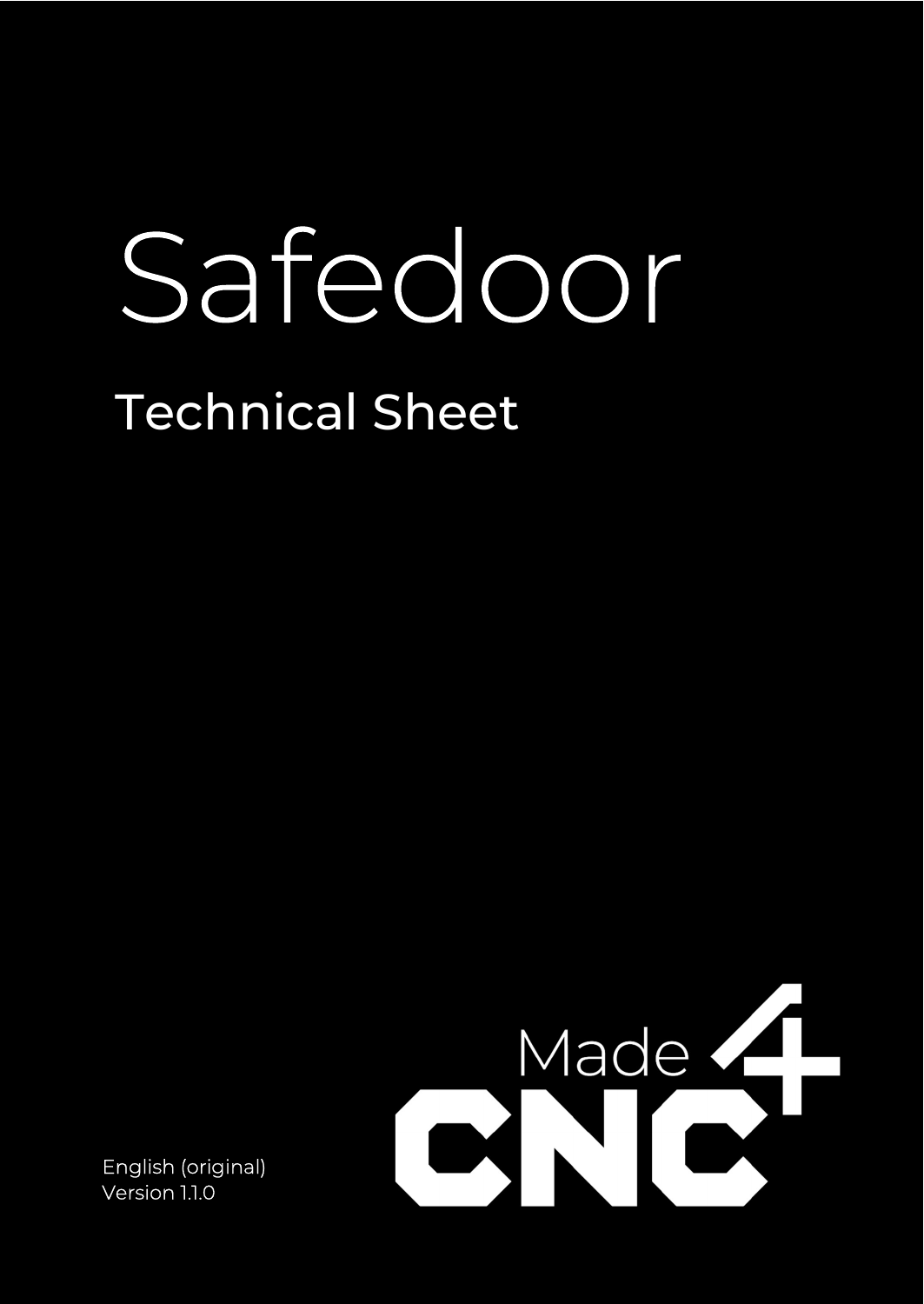The information contained herein is property of Made4CNC ApS and shall not be reproduced in whole or in part without prior written approval from Made4CNC ApS. The information herein is subject to change without notice and should not be construed as a commitment by Made4CNC ApS. This manual is periodically reviewed and revised.

Made4CNC assumes no responsibility for any errors or omission in this document.

Copyright © 2022 by Made4CNC ApS.

The Made4CNC and Safedoor logos is registered trademarks of Made4CNC ApS.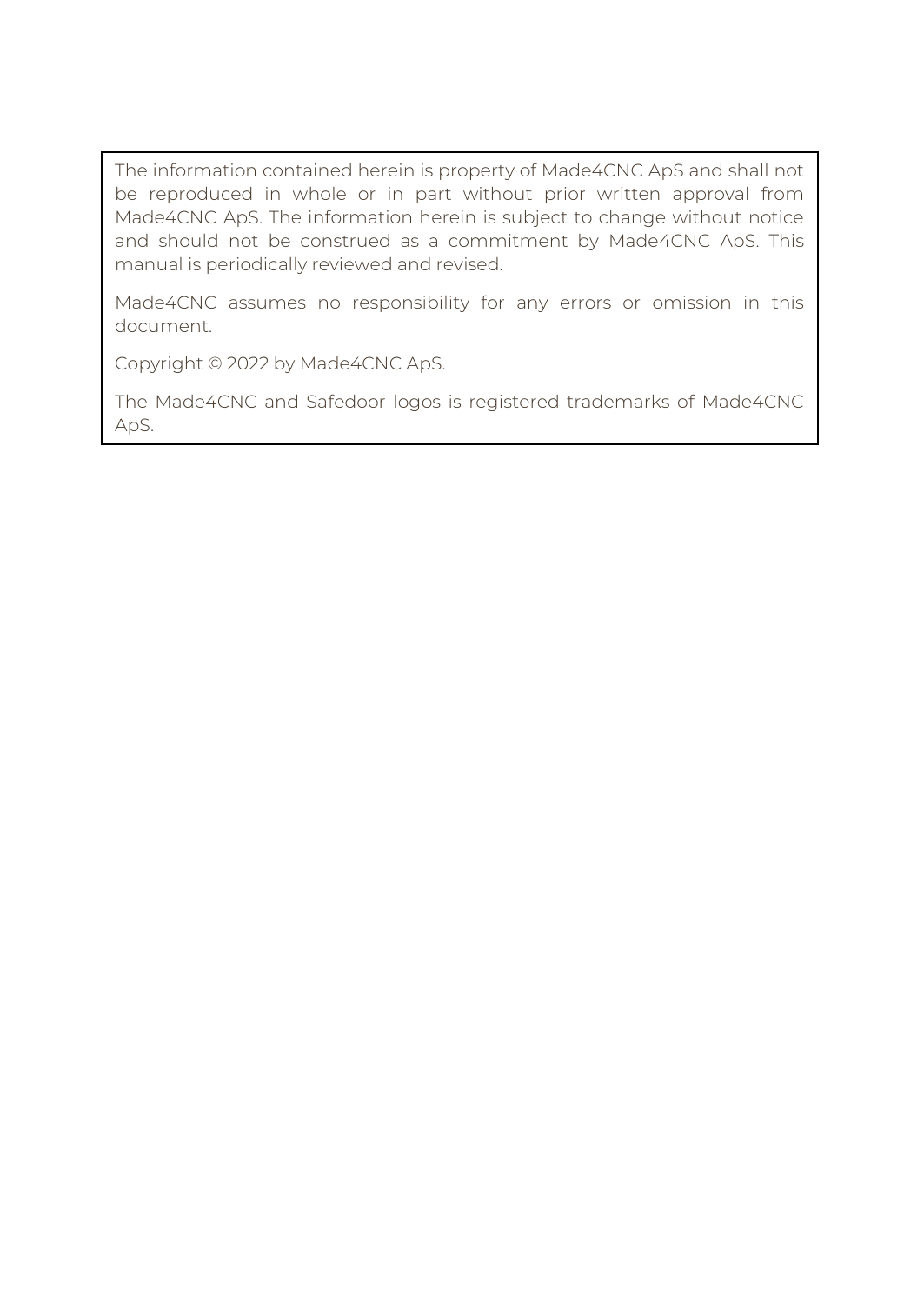### Technical Sheet SD100

Safedoor is a unique automatic door system, especially designed for robotic tending of CNC machines. The Safedoor system is also an ideal solution for CNC tending without a robot, improving operator ergonomics.

The system contains actuator(s), and a controller which together enables safe, fast and reliable operation of a CNC machine door.

With adjustable travel speed and built-in force monitoring it is capable of safe operation alongside human operators.

#### Features

- Easy installation, programming and risk assessment
- Optimized for integration with collaborative robots
- Fast and silent operation
- Automatic door size adjustment
- Force control optimized for safe and reliable operation
- Emergency stop input for simultaneous stop when CNC and/or robot is emergency stopped
- Capable of handling both single and double door CNC machines
- Flexible mounting brackets for easy integration with different CNC machines

|                          | Minimum | <b>Typical</b> | Maximum | Unit |
|--------------------------|---------|----------------|---------|------|
| Stroke                   | 100     |                | 1000    | mm   |
| Installation length      | 1224.5  |                | 2224.5  | mm   |
|                          | 48.2    |                | 875     | inch |
| Adjustable Speed         | 280     | 500            | 500     | mm/s |
| Open/close time @ 750 mm |         | 31             |         | S    |
| Force @ 15 mm opening    |         | 108            | 150     | N    |
| Force @ 40 mm opening    |         | 124            | 150     | N    |
| Weight of a door         |         | 100            | 400     | kq   |
|                          |         | 220            | 880     |      |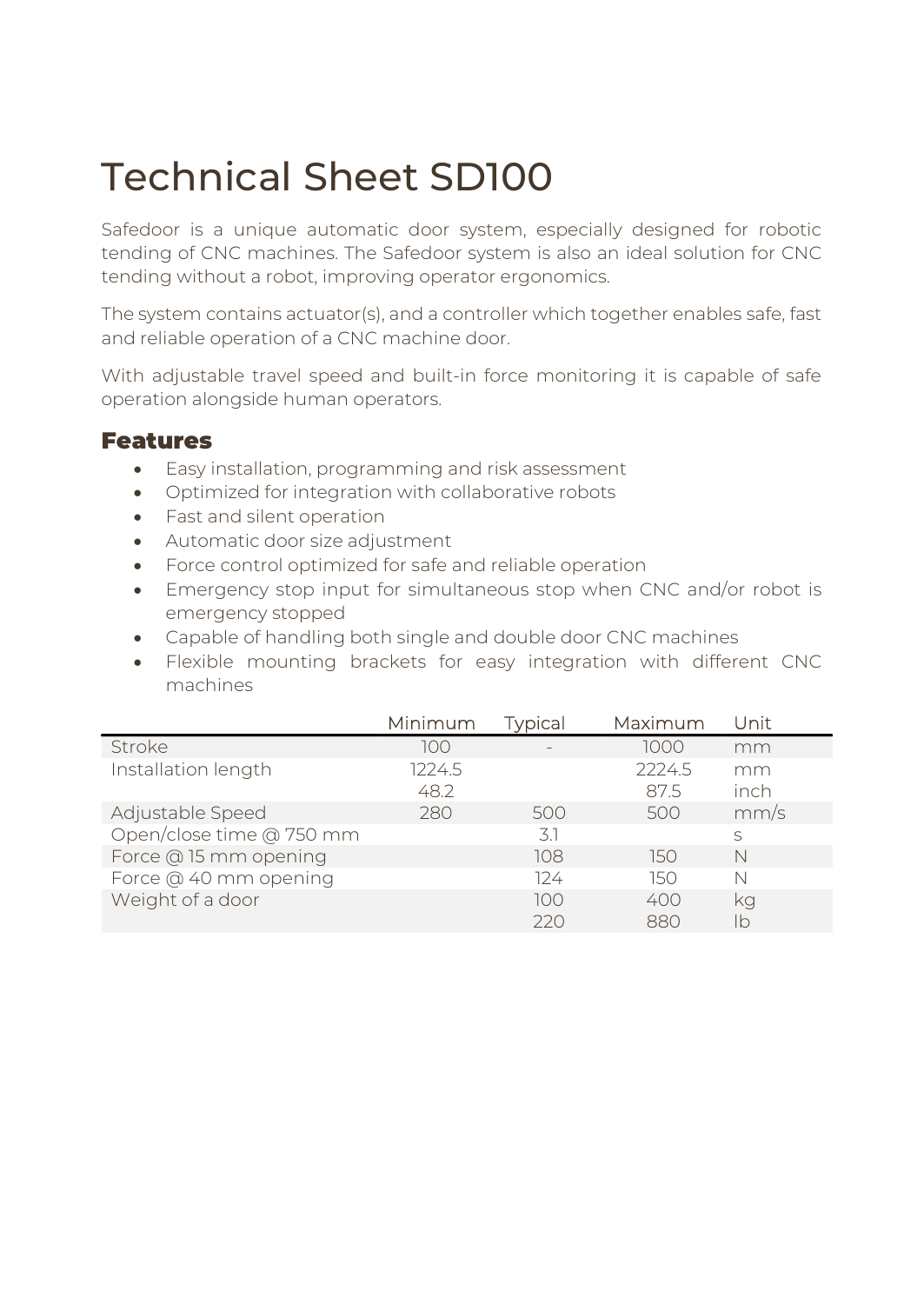|                        | Specifications                                                                                                                             |
|------------------------|--------------------------------------------------------------------------------------------------------------------------------------------|
| IP rating, controller  | <b>IP66</b>                                                                                                                                |
| IP rating, actuator    | IP54                                                                                                                                       |
| Digital interfaces     | URCap, Universal Robots (Polyscope ≥ 3.14 or 5.9)<br>Omron Components, TM Robots (TMFLOW ≥<br>1.76.3300)<br>24V galvanically isolated I/Os |
| Dimensions, controller | 300 x 300 x 155 mm<br>$11.8 \times 11.8 \times 6.1$ inch                                                                                   |
| Dimensions, actuator   | 1224.5 x 284 x 130 mm<br>$48.2 \times 11.2 \times 5.1$ inch                                                                                |
| Weight, controller     | 6.6 kg<br>$14.5$ lb                                                                                                                        |
| Weight, actuator       | 11.2 kg<br>24.7 lb                                                                                                                         |
|                        |                                                                                                                                            |

#### Typical applications

- CNC machine tending by collaborative robots
- CNC machine tending by operators, improving ergonomics
- Automatic operation of CNC machines with one or two doors

#### Operating Conditions

|                                    | Min.  | <b>Typical</b> | Max. | Unit              |
|------------------------------------|-------|----------------|------|-------------------|
| Input voltage                      | 90    | 230/110        | 260  | VAC.              |
| Input voltage frequency            | 47    | 50/60          | 63   | H <sub>7</sub>    |
| External fuse                      | 6     |                | 16   | А                 |
| Operating temperature, ambient     |       |                | 50   | $^{\circ}$ C      |
|                                    | 32    |                | 122  | $^{\circ}$ $\Box$ |
| Relative humidity (non-condensing) | 10    |                | 95   | $\%$              |
| Calculated MTBF (5 min cycle)      | 33000 |                |      | hours             |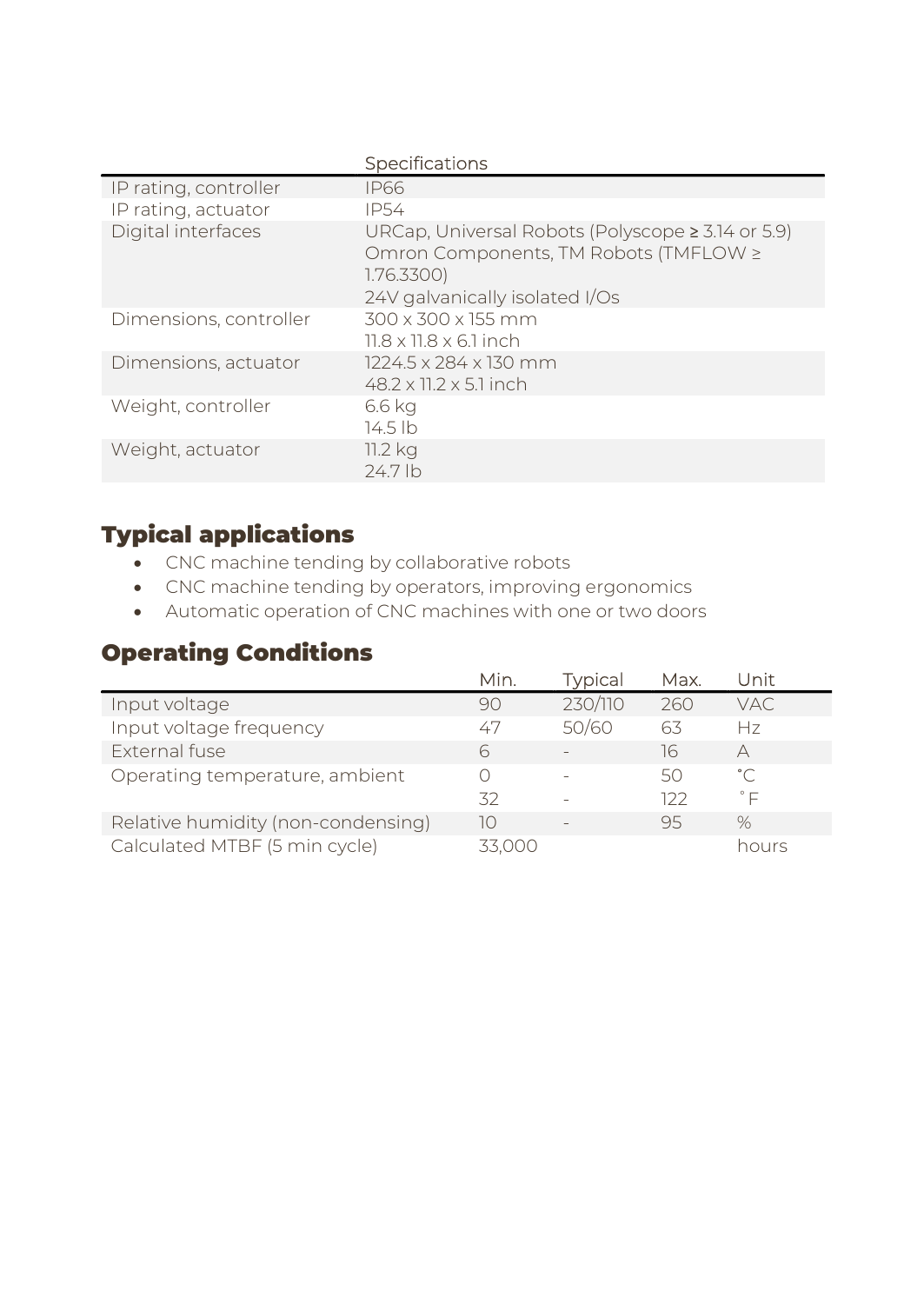#### What is in the box?

The system is composed of two packages: one with the controller and another package per actuator. Depending on the type of CNC machine, you will need a controller package and either one or two actuator packages.

The controller package contains:

- Controller cabinet with:
	- o Controller board
	- o Power supply (110/220VAC to 24VDC)
	- o 5m power cable (N+L+PE)
- Printed instruction manual
- USB stick, containing:
	- o Digital instruction manual
	- o URCap for Universal Robots (PolyScope v. 3.14 / 5.9 and above)
	- o Components for Omron TM Robots (TMFLOW 1.76.3300 and above)
- Operator panel with 5m cable